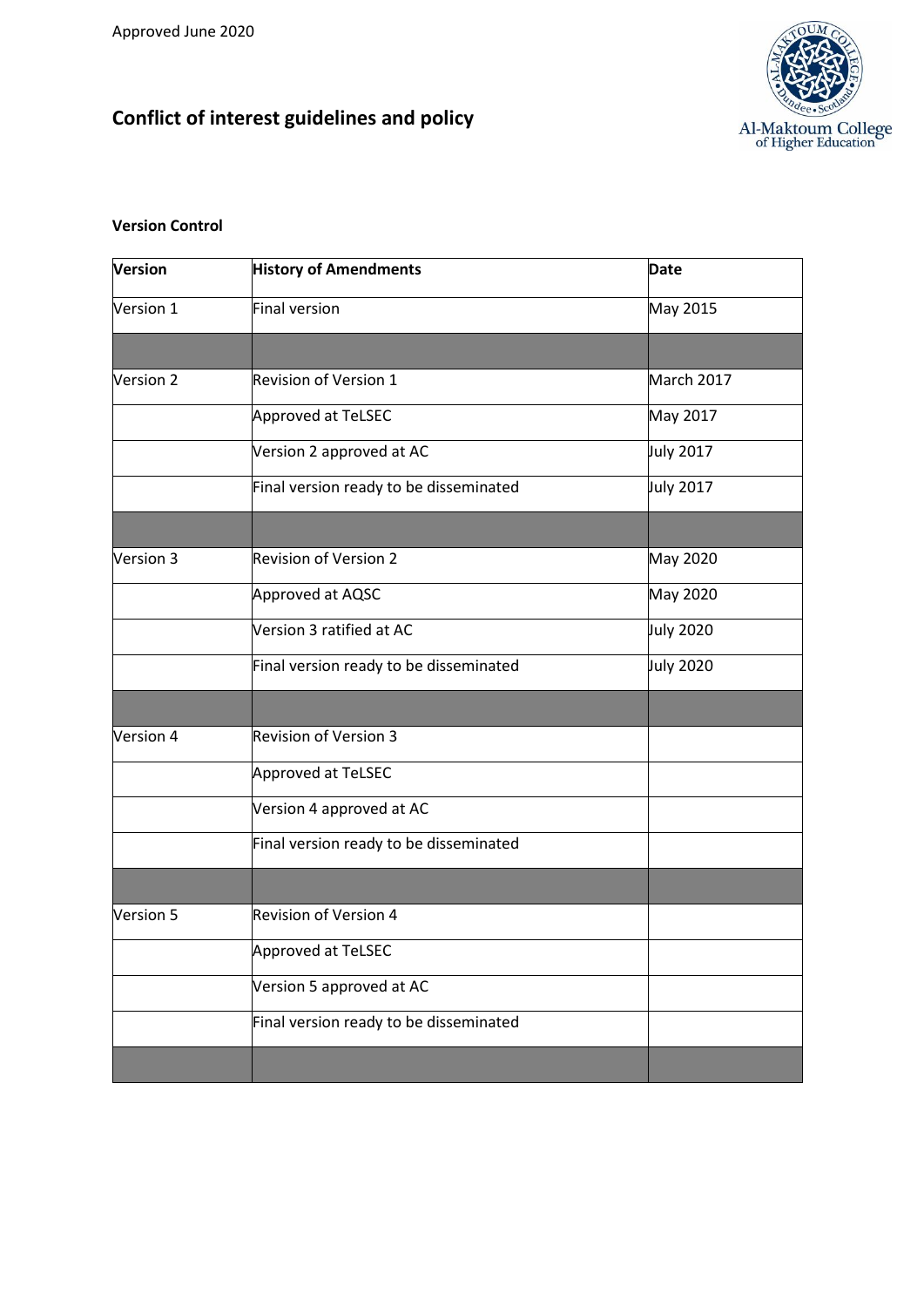# **Conflict of interest**

No member of College staff, marker/examiner or internal verifier shall be involved in any assessment or examination, and administration in which she or he has a potential conflict of interest. Staff who believe there may be a conflict of interest must declare this by submitting a 'Conflict of Interest Declaration Form' (Appendix 1) to the SQA Coordinator.

All staff are responsible for reporting any conflict of interest, and the College will take measures to address this. This includes assessors, internal verifiers, invigilators and administration staff involved in application and administration processes.

Staff should make a declaration to their line managers if they are related to or have a personal relationship with a candidate, and are currently deployed to:

- 1. Administer the application of this candidate to start a qualification at the College
- 2. Set assessments which this candidate will undertake
- 3. Make assessment judgements on this candidate's evidence
- 4. Internally verify assessment decisions on this candidate's work
- 5. Invigilate an assessment which this candidate is sitting
- 6. Administer the recording of the assessment marks

The line managers should pass the *Conflict of Interest Declaration Form* to the SQA Coordinator for the addressing the case and the action to be taken.

A personal interest in an outcome of an assessment amounts to conflict of interest, which poses a risk to the integrity of the assessment.

Conflict of interest also applies where an individual stands to make a personal financial gain from the outcome of an assessment, as opposed to payment to the College through normal business practices. It also applies if an employee uses her/his position to influence employment and promotion or compromising research activity in return of personal and financial benefits.

A new section with the title of "Avoiding Potential Conflicts of Interest" has been added to the Summative Assessment Policy as well as the Internal Verification Policy.

#### **Addressing conflicts of interest**

The manager to whom the conflict of interest is reported should forward the *Conflict of Interest Declaration Form* to the SQA Coordinator. The SQA Coordinator should decide on a suitable action to address the conflict of interest. The decision may require:

- no action is required.
- to move the candidate into another group,
- change assessor/IV/invigilator, include the candidate in samples for verification,
- have the assessment marking supervised or re-marked, or
- a different administration staff to deal with the application and administration process at any stage.

The decision and agreed action must be recorded**.**